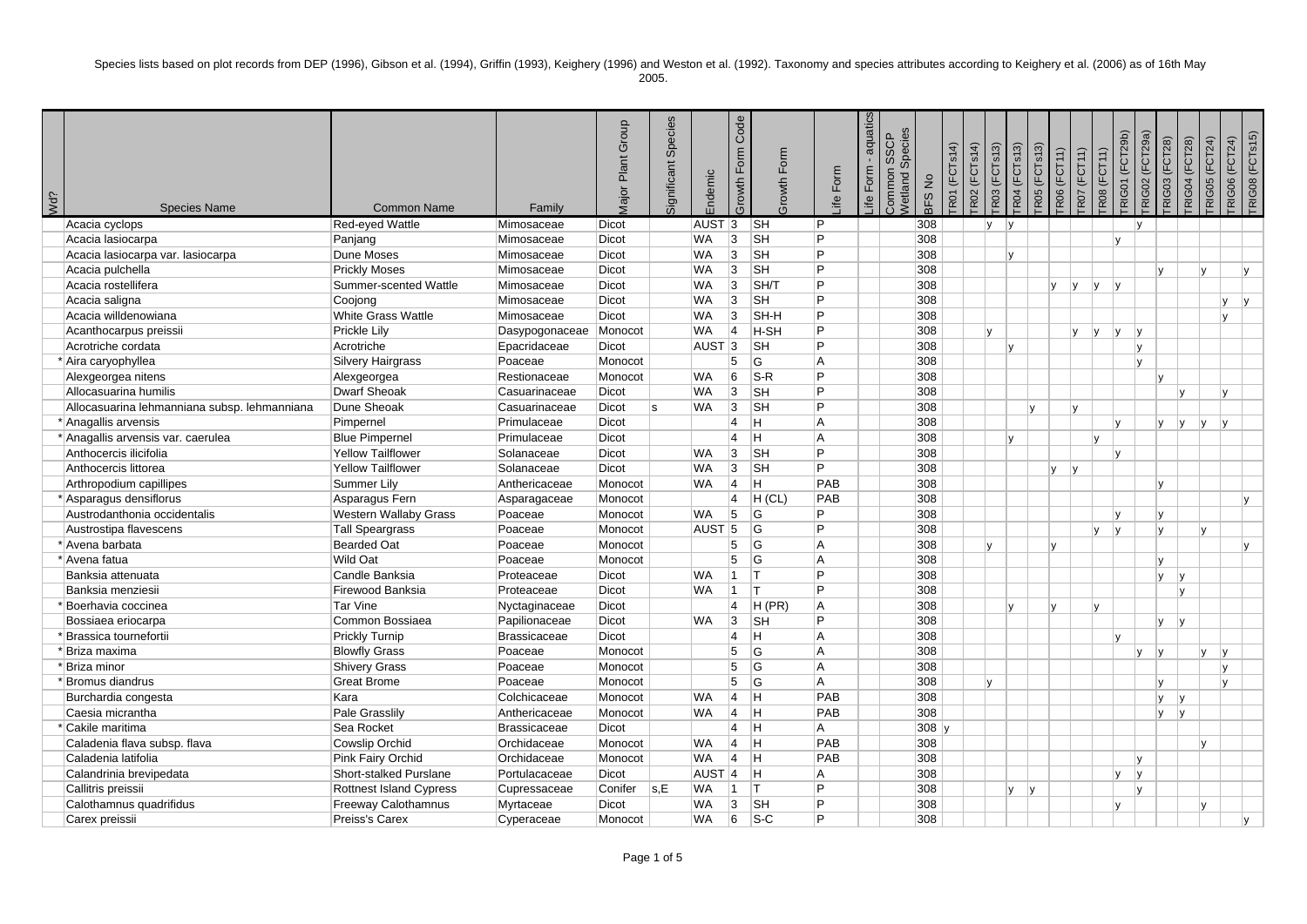Species lists based on plot records from DEP (1996), Gibson et al. (1994), Griffin (1993), Keighery (1996) and Weston et al. (1992). Taxonomy and species attributes according to Keighery et al. (2006) as of 16th May 2005.

| Wd? | <b>Species Name</b>                          | <b>Common Name</b>                        | Family           | Plant Group<br><b>Major</b> | Species<br>Significant | Endemic             | Code<br>Form<br>Growth I | Form<br>Growth | life Form      | aquatics<br>J.<br>life Form. | n SSCP<br>Species<br>Common<br>Vetland S | $\stackrel{\mathtt{o}}{z}$<br>BFS | <b>R02 (FCTs14)</b><br>R01 (FCTs14) | R03 (FCTs13) | <b>FR04 (FCTs13)</b> | <b>FRO5</b> (FCTs13) | <b>R06 (FCT11)</b> | <b>RO7 (FCT11)</b> | RIG01 (FCT29b)<br>R08 (FCT11) | <b>TRIGO2</b> (FCT29a) | <b>RIG03 (FCT28)</b> | <b>RIGO4 (FCT28)</b> | <b>RIG05 (FCT24)</b> | <b>TRIG08 (FCTs15)</b><br><b>TRIGO6 (FCT24)</b> |  |
|-----|----------------------------------------------|-------------------------------------------|------------------|-----------------------------|------------------------|---------------------|--------------------------|----------------|----------------|------------------------------|------------------------------------------|-----------------------------------|-------------------------------------|--------------|----------------------|----------------------|--------------------|--------------------|-------------------------------|------------------------|----------------------|----------------------|----------------------|-------------------------------------------------|--|
|     | * Cerastium glomeratum                       | Sticky Mouse-ear Chickweed                | Caryophyllaceae  | Dicot                       |                        |                     | $\vert 4 \vert$          | lн.            | A              |                              |                                          | 308                               |                                     |              | $\mathsf{v}$         | v                    |                    |                    |                               | $\mathsf{v}$           |                      |                      |                      |                                                 |  |
|     | Clematis linearifolia                        | Old Man's Beard                           | Ranunculaceae    | Dicot                       |                        | <b>WA</b>           | $\overline{4}$           | H-SH (CL)      | P              |                              |                                          | 308                               |                                     | v            |                      |                      |                    |                    |                               |                        |                      | v                    | IV.                  |                                                 |  |
|     | Clematis pubescens                           | Old Man's Beard                           | Ranunculaceae    | <b>Dicot</b>                |                        | <b>WA</b>           | $\vert$ 4                | $H-SH (CL)$ P  |                |                              |                                          | 308                               |                                     |              |                      |                      |                    |                    |                               |                        |                      |                      | IV.                  |                                                 |  |
|     | Conostephium pendulum                        | Pearlflower                               | Epacridaceae     | <b>Dicot</b>                |                        | <b>WA</b>           | 3                        | <b>SH</b>      | P              |                              |                                          | 308                               |                                     |              |                      |                      |                    |                    |                               |                        | $\mathbf{v}$         |                      |                      |                                                 |  |
|     | Conostylis aculeata                          | <b>Prickly Conostylis</b>                 | Haemodoraceae    | Monocot                     |                        | <b>WA</b>           | $\overline{4}$           | H.             | P              |                              |                                          | 308                               |                                     |              |                      |                      |                    |                    |                               |                        | $\mathbf{v}$         | V                    | V <br>۱v             |                                                 |  |
|     | Conostylis candicans subsp. candicans        | <b>Grey Conostylis</b>                    | Haemodoraceae    | Monocot                     |                        | <b>WA</b>           | $\overline{4}$           | lн.            | Þ              |                              |                                          | 308                               |                                     | $\mathsf{v}$ |                      |                      | l y                | v                  | y                             | Iv.                    |                      |                      |                      |                                                 |  |
|     | Conostylis pauciflora subsp. euryrhipis      | Conostylis                                | Haemodoraceae    | Monocot P3/p,s WA           |                        |                     | $\overline{4}$           | Η              | P              |                              |                                          | 308                               |                                     |              |                      |                      | Iv.                |                    |                               |                        |                      |                      |                      |                                                 |  |
|     | Conyza sumatrensis                           | Fleabane                                  | Asteraceae       | Dicot                       |                        |                     | 4                        | H              | A              |                              |                                          | 308                               |                                     |              |                      |                      |                    |                    |                               |                        |                      |                      | IV.                  |                                                 |  |
|     | Corynotheca micrantha var. micrantha         | <b>Tangled Lily</b>                       | Anthericaceae    | Monocot                     |                        | WA                  | $ 4\rangle$              | H-SH           | PAB            |                              |                                          | 308                               |                                     |              |                      |                      |                    |                    |                               |                        | $\mathsf{v}$         |                      | Iv.                  |                                                 |  |
|     | Crassula colorata var. colorata              | Dense Stonecrop                           | Crassulaceae     | <b>Dicot</b>                |                        | т                   | $\overline{4}$           | H.             | A              |                              |                                          | 308                               |                                     |              | Iv.                  |                      |                    |                    |                               |                        | $\mathsf{v}$         |                      |                      |                                                 |  |
|     | Crassula exserta                             | Stonecrop                                 | Crassulaceae     | Dicot                       |                        | AUST <sub>4</sub>   |                          | H              | A              |                              |                                          | 308                               |                                     |              |                      |                      |                    |                    |                               |                        |                      |                      |                      |                                                 |  |
|     | Crassula glomerata                           | Stonecrop                                 | Crassulaceae     | <b>Dicot</b>                |                        |                     | $\overline{\mathbf{A}}$  | Η              | $\overline{A}$ |                              |                                          | 308                               |                                     |              | ly.                  | Iv.                  | v                  | $\mathsf{v}$       |                               | $\mathsf{v}$           |                      |                      |                      |                                                 |  |
|     | Cuscuta australis                            | <b>Australian Dodder</b>                  | Cuscutaceae      | <b>Dicot</b>                |                        | $AUST$ <sup>1</sup> |                          | $H$ (CL)       | A-PAR          |                              |                                          | 308                               |                                     |              | $\mathbf{v}$         |                      |                    |                    |                               |                        |                      |                      |                      |                                                 |  |
|     | Daucus glochidiatus                          | <b>Australian Carrot</b>                  | Apiaceae         | Dicot                       |                        |                     | $\overline{4}$           | H.             | A              |                              |                                          | 308                               |                                     |              |                      | lv.                  |                    |                    |                               | l v                    |                      |                      |                      |                                                 |  |
|     | Desmazeria rigida                            | <b>Rigid Fescue</b>                       | Poaceae          | Monocot                     |                        |                     | 5                        | G              | A              |                              |                                          | 308                               |                                     |              |                      |                      |                    |                    |                               | $\mathsf{v}$           |                      |                      |                      |                                                 |  |
|     | Desmocladus flexuosus                        | Desmocladus                               | Restionaceae     | Monocot                     |                        |                     | 6                        | $ S-R$         | P              |                              |                                          | 308                               |                                     |              |                      |                      |                    | $\mathsf{v}$       | V                             |                        | v                    | lv                   | IV.<br>l y           |                                                 |  |
|     | Dianella revoluta var. divaricata            | Common Dianella                           | Phormiaceae      | Monocot                     |                        | WA                  | $\overline{4}$           | H.             | P              |                              |                                          | 308                               |                                     |              |                      |                      |                    |                    |                               |                        | <b>V</b>             | V                    | ly.<br>l y           | v                                               |  |
|     | * Dischisma arenarium                        | Dischisma                                 | Scrophulariaceae | Dicot                       |                        |                     | $\overline{4}$           | H              | A              |                              |                                          | 308                               |                                     |              | ly.                  | v                    |                    | v                  |                               |                        |                      |                      |                      |                                                 |  |
|     | Drosera erythrorhiza subsp. erythrorhiza     | <b>Red Ink Sundew</b>                     | Droseraceae      | Dicot                       |                        | <b>WA</b>           | $\vert 4 \vert$          | Iн.            | PAB            |                              |                                          | 308                               |                                     |              |                      |                      |                    |                    |                               |                        |                      |                      |                      |                                                 |  |
|     | Drosera menziesii subsp. penicillaris        | Menzies' Rainbow                          | Droseraceae      | Dicot                       |                        | <b>WA</b>           | $\overline{4}$           | н              | PAB            |                              |                                          | 308                               |                                     |              |                      |                      |                    |                    |                               |                        |                      |                      | lv                   |                                                 |  |
|     | Dryandra lindleyana                          | Couch Honeypot                            | Proteaceae       | <b>Dicot</b>                |                        | <b>WA</b>           | 3                        | SH (PR)        | P              |                              |                                          | 308                               |                                     |              |                      |                      |                    |                    |                               |                        |                      |                      | Iv.<br>۱v            |                                                 |  |
|     | Ehrharta brevifolia var. cuspidata           | Veldtgrass                                | Poaceae          | Monocot                     |                        |                     | 5                        | G              | $\overline{A}$ |                              |                                          | 308                               |                                     | IV.          |                      | IV.                  | $\mathsf{v}$       |                    |                               |                        |                      |                      |                      |                                                 |  |
|     | * Ehrharta calycina                          | Perennial Veldtgrass                      | Poaceae          | Monocot                     |                        |                     | 5                        | G              | P              |                              |                                          | 308                               |                                     |              |                      |                      |                    |                    |                               |                        | v                    | V                    | <b>V</b>             |                                                 |  |
|     | * Ehrharta longiflora                        | Annual Veldtgrass                         | Poaceae          | Monocot                     |                        |                     | 5                        | G              | $\overline{A}$ |                              |                                          | 308                               |                                     |              |                      |                      |                    |                    | lv.                           |                        | $\mathsf{v}$         |                      | lv.                  | v                                               |  |
|     | Enchylaena tomentosa var. tomentosa          | <b>Barrier Saltbush</b>                   | Chenopodiaceae   | Dicot                       |                        | AUST <sub>4</sub>   |                          | H-SH           | P              |                              |                                          | 308                               |                                     | v v          |                      |                      |                    |                    |                               |                        |                      |                      |                      |                                                 |  |
|     | Eryngium pinnatifidum subsp. pinnatifidum MS | Sand Devil                                | Apiaceae         | Dicot                       |                        | <b>WA</b>           | $\overline{4}$           | Iн.            | PAB            |                              |                                          | 308                               |                                     |              |                      |                      |                    |                    |                               |                        | $\mathsf{v}$         |                      |                      |                                                 |  |
|     | Eucalyptus calophylla                        | Marri                                     | Myrtaceae        | <b>Dicot</b>                |                        | <b>WA</b>           | $\vert$ 1                | İΤ             | P              |                              |                                          | 308                               |                                     |              |                      |                      |                    |                    |                               |                        | $\mathsf{v}$         |                      |                      |                                                 |  |
|     | Eucalyptus gomphocephala var. gomphocephala  | Tuart                                     | Myrtaceae        | <b>Dicot</b>                |                        | <b>WA</b>           | $ 1\rangle$              | T/M            | P              |                              |                                          | 308                               |                                     |              |                      |                      | lv                 |                    |                               | $\mathsf{v}$           | Iv.                  |                      | lv.                  | v                                               |  |
|     | Eucalyptus marginata subsp. marginata        | Jarrah                                    | Myrtaceae        | Dicot                       |                        | <b>WA</b>           | $\vert$ 1                | İΤ             | P              |                              |                                          | 308                               |                                     |              |                      |                      |                    |                    |                               |                        | $\mathsf{v}$         |                      |                      |                                                 |  |
|     | Euphorbia peplus                             | <b>Petty Spurge</b>                       | Euphorbiaceae    | <b>Dicot</b>                |                        |                     | $\overline{4}$           | lН.            | $\overline{A}$ |                              |                                          | 308                               |                                     |              |                      |                      |                    |                    |                               |                        |                      |                      |                      | $\mathsf{v}$                                    |  |
|     | Euphorbia terracina                          | <b>Geraldton Carnation Weed</b>           | Euphorbiaceae    | <b>Dicot</b>                |                        |                     | $\overline{4}$           | H.             | P              |                              |                                          | 308                               |                                     |              |                      |                      |                    |                    |                               |                        |                      |                      |                      | lv                                              |  |
|     | Exocarpos aphyllus                           | Leafless Ballart                          | Santalaceae      | <b>Dicot</b>                |                        | $AUST$ <sub>3</sub> |                          | <b>SH</b>      | P-PAR          |                              |                                          | 308                               |                                     | $\mathsf{v}$ |                      |                      |                    |                    |                               |                        |                      |                      |                      |                                                 |  |
|     | Ficinia nodosa                               | Knotted Clubrush                          | Cyperaceae       | Monocot                     |                        | т                   | 6                        | $ S-C$         | P              |                              |                                          | 308                               |                                     | lv.          |                      |                      |                    |                    |                               |                        |                      |                      |                      |                                                 |  |
|     | * Galium murale                              | <b>Bedstraw</b>                           | Rubiaceae        | <b>Dicot</b>                |                        |                     | $\overline{4}$           | lН.            | $\overline{A}$ |                              |                                          | 308                               |                                     |              |                      |                      |                    |                    |                               | V                      |                      |                      |                      |                                                 |  |
|     | * Gladiolus caryophyllaceus                  | <b>Pink Gladiolus</b>                     | Iridaceae        | Monocot                     |                        |                     | $\overline{4}$           | H.             | PAB            |                              |                                          | 308                               |                                     |              |                      |                      |                    |                    |                               |                        | $\mathsf{v}$         | M                    | IV.                  |                                                 |  |
|     | Gompholobium tomentosum                      | Common Gompholobium                       | Papilionaceae    | Dicot                       |                        | <b>WA</b>           | 3                        | <b>SH</b>      | P              |                              |                                          | 308                               |                                     |              |                      |                      | lv                 | V                  | IV.                           |                        | v                    |                      | lv                   |                                                 |  |
|     | Grevillea preissii subsp. preissii           | Limestone Spider-net Grevillea Proteaceae |                  | Dicot                       |                        | <b>WA</b>           | 3                        | <b>SH</b>      | P              |                              |                                          | 308                               |                                     |              |                      |                      |                    |                    |                               |                        |                      |                      | lv.                  |                                                 |  |
|     | Haemodorum laxum                             | Haemodorum                                | Haemodoraceae    | Monocot                     |                        | WA                  | $ 4\rangle$              | H.             | PAB            |                              |                                          | 308                               |                                     |              |                      |                      |                    |                    |                               |                        |                      | ١v                   |                      |                                                 |  |
|     | Haemodorum paniculatum                       | Haemodorum                                | Haemodoraceae    | Monocot                     |                        | <b>WA</b>           | $\vert$ 4                | H.             | PAB            |                              |                                          | 308                               |                                     |              |                      |                      |                    |                    |                               |                        | $\mathsf{v}$         |                      |                      |                                                 |  |
|     | Hakea lissocarpha                            | Honevbush                                 | Proteaceae       | <b>Dicot</b>                |                        | <b>WA</b>           | 3                        | <b>SH</b>      | P              |                              |                                          | 308                               |                                     |              |                      |                      |                    |                    |                               |                        |                      | $\mathbf{v}$         | lv.                  |                                                 |  |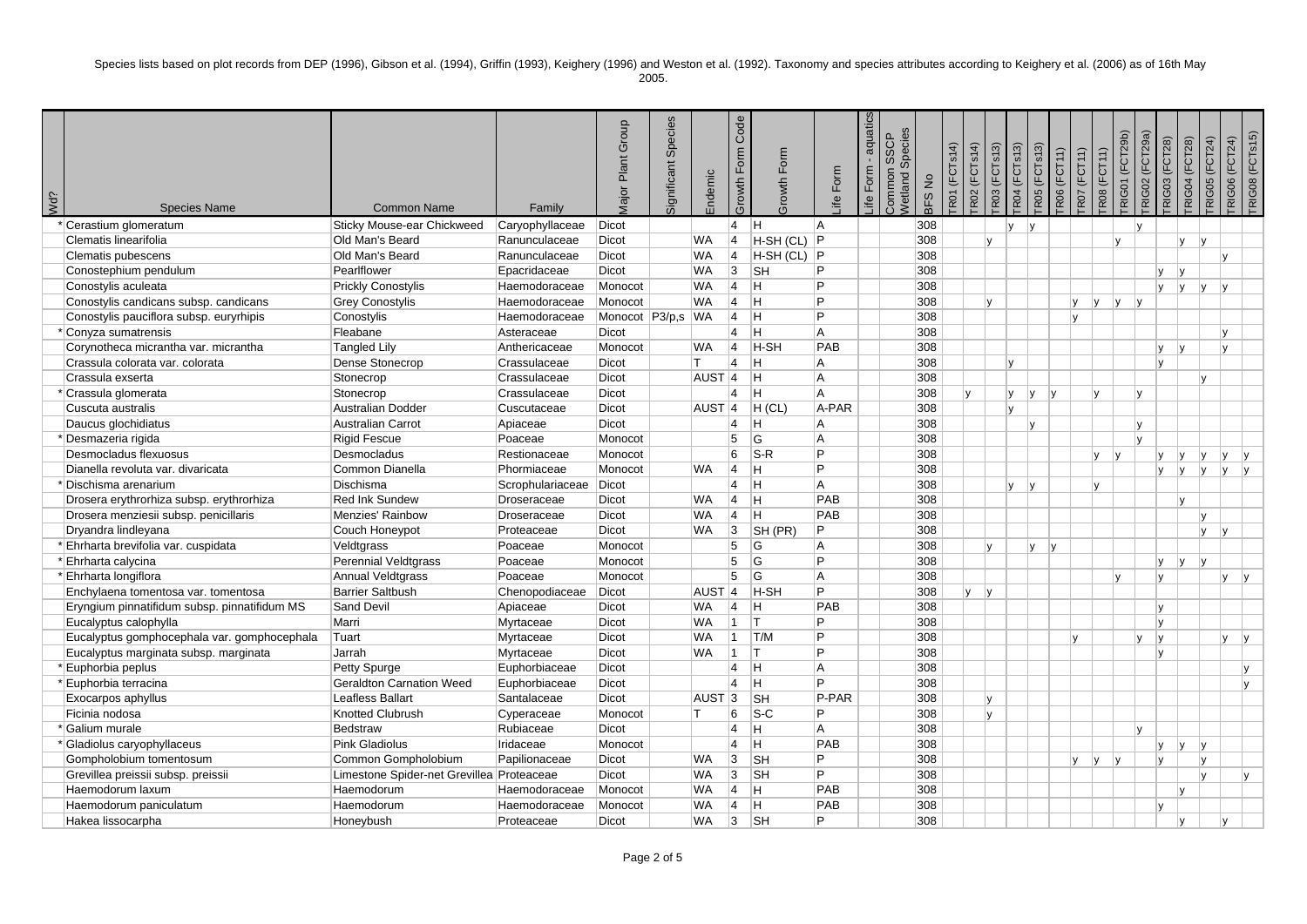Species lists based on plot records from DEP (1996), Gibson et al. (1994), Griffin (1993), Keighery (1996) and Weston et al. (1992). Taxonomy and species attributes according to Keighery et al. (2006) as of 16th May

| ٧ |
|---|
|---|

| Wd? | <b>Species Name</b>                    | <b>Common Name</b>         | Family                 | Major Plant Group | Species<br>Significant | Endemic           | Code<br>Form<br>Growth | Form<br>Growth | Form<br>$\stackrel{\oplus}{\equiv}$ | aquatics<br>Form<br>Life | Species<br><b>SSCP</b><br>ommon<br>Vetland: | $\stackrel{\mathtt{o}}{z}$<br>BFS | <b>FR01 (FCTs14)</b> | <b>TR02 (FCTs14)</b> | <b>FR03</b> (FCTs13) | <b>FR04 (FCTs13)</b> | <b>TR05 (FCTs13)</b> | <b>RO6</b> (FCT11) | <b>FRO7</b> (FCT11) | <b>TROB</b> (FCT11) | <b>TRIG01 (FCT29b)</b> | <b>TRIG02</b> (FCT29a)<br>RIG03 (FCT28) | <b>TRIG04 (FCT28)</b> | <b>TRIG05 (FCT24)</b> | <b>TRIGO6 (FCT24)</b> | TRIG08 (FCTs15) |
|-----|----------------------------------------|----------------------------|------------------------|-------------------|------------------------|-------------------|------------------------|----------------|-------------------------------------|--------------------------|---------------------------------------------|-----------------------------------|----------------------|----------------------|----------------------|----------------------|----------------------|--------------------|---------------------|---------------------|------------------------|-----------------------------------------|-----------------------|-----------------------|-----------------------|-----------------|
|     | Hakea prostrata                        | Harsh Hakea                | Proteaceae             | <b>Dicot</b>      |                        | <b>WA</b>         | $ 3\rangle$            | <b>SH</b>      | <b>P</b>                            |                          |                                             | 308                               |                      |                      |                      |                      |                      |                    |                     |                     |                        |                                         |                       |                       |                       |                 |
|     | Hardenbergia comptoniana               | Hardenbergia               | Papilionaceae          | <b>Dicot</b>      |                        | <b>WA</b>         | 3                      | SH (CL)        | <b>P</b>                            |                          |                                             | 308                               |                      |                      | <b>y</b><br> V       |                      |                      |                    | lv.                 |                     | v                      | $\mathsf{I} \mathsf{V}$                 |                       |                       | v                     | v               |
|     | * Heliophila pusilla                   | Heliophila                 | <b>Brassicaceae</b>    | Dicot             |                        |                   | 4                      | ΙH             | l A                                 |                          |                                             | 308                               |                      |                      |                      |                      |                      |                    |                     |                     |                        |                                         |                       | Iv.                   |                       |                 |
|     | Hemiandra pungens                      | Snakebush                  | Lamiaceae              | <b>Dicot</b>      |                        | <b>WA</b>         | 3                      | SH (PR)        | $\overline{P}$                      |                          |                                             | 308                               |                      |                      |                      |                      |                      |                    |                     | lv.                 |                        |                                         |                       |                       |                       |                 |
|     | Hibbertia hypericoides                 | Common Hibbertia           | Dilleniaceae           | <b>Dicot</b>      |                        | <b>WA</b>         | 3                      | <b>SH</b>      | <b>P</b>                            |                          |                                             | 308                               |                      |                      |                      |                      |                      |                    |                     |                     |                        | v                                       | $\mathsf{v}$          | V                     | Iv.                   | $\mathsf{v}$    |
|     | Hibbertia racemosa                     | Stalked Hibbertia          | Dilleniaceae           | Dicot             |                        | <b>WA</b>         | 3                      | <b>SH</b>      | Þ                                   |                          |                                             | 308                               |                      |                      |                      |                      |                      | <b>y</b>           | ly.                 | v                   |                        |                                         |                       |                       |                       |                 |
|     | Hovea trisperma var. trisperma         | Common Hovea               | Papilionaceae          | <b>Dicot</b>      |                        | <b>WA</b>         | 3                      | <b>SH</b>      | Þ                                   |                          |                                             | 308                               |                      |                      |                      |                      |                      |                    |                     |                     |                        | v                                       |                       |                       | $\mathbf{v}$          |                 |
|     | Hybanthus calycinus                    | Native Violet              | Violaceae              | <b>Dicot</b>      |                        | <b>WA</b>         | $\vert$ 4              | H-SH           | <b>P</b>                            |                          |                                             | 308                               |                      |                      |                      |                      |                      |                    |                     |                     |                        | $\vee$                                  |                       | IV.                   |                       |                 |
|     | *Hypochaeris glabra                    | Flatweed                   | Asteraceae             | <b>Dicot</b>      |                        |                   | 4                      | ÌН.            | ΙA                                  |                          |                                             | 308                               |                      |                      |                      |                      |                      |                    |                     |                     |                        | v                                       |                       | lv.                   |                       |                 |
|     | * Isolepis marginata                   | Coarse Clubrush            | Cyperaceae             | Monocot           |                        | IT.               | 6                      | $S-C$          | A                                   |                          |                                             | 308                               |                      |                      |                      |                      |                      |                    |                     |                     |                        |                                         |                       | Iv.                   |                       |                 |
|     | Isotropis cuneifolia subsp. cuneifolia | Granny's Bonnets           | Papilionaceae          | <b>Dicot</b>      |                        | <b>WA</b>         | 4                      | H-SH           | Þ                                   |                          |                                             | 308                               |                      |                      |                      |                      |                      |                    |                     |                     |                        | $\vee$                                  |                       |                       |                       |                 |
|     | Jacksonia sternbergiana                | Green Stinkwood            | Papilionaceae          | <b>Dicot</b>      |                        | <b>WA</b>         | 3                      | SH/T           | Þ                                   |                          |                                             | 308                               |                      |                      |                      |                      |                      |                    |                     |                     |                        | $\mathsf{v}$                            |                       |                       | v                     |                 |
|     | Kennedia prostrata                     | Running Postman            | Papilionaceae          | <b>Dicot</b>      |                        | AUST <sub>4</sub> |                        | $H$ (PR)       | <b>P</b>                            |                          |                                             | 308                               |                      |                      |                      |                      |                      |                    |                     |                     |                        |                                         |                       | IV.                   | IV.                   |                 |
|     | *Lagurus ovatus                        | Hare's Tail Grass          | Poaceae                | Monocot           |                        |                   | 5                      | <b>G</b>       | A                                   |                          |                                             | 308                               |                      | V                    | y <br> y             | y                    | v                    |                    |                     |                     | v                      | v                                       |                       | lv.                   | l v                   |                 |
|     | Lechenaultia linarioides               | Leschenaultia              | Goodeniaceae           | Dicot             | <sub>n</sub>           | <b>WA</b>         | 3                      | SH-H           | <b>P</b>                            |                          |                                             | 308                               |                      |                      |                      |                      |                      |                    |                     |                     |                        | $\mathbf{v}$                            |                       | $\mathsf{v}$          |                       |                 |
|     | Lepidosperma gladiatum                 | Coast Swordsedge           | Cyperaceae             | Monocot           |                        | AUST <sub>6</sub> |                        | $ S-C$         | Þ                                   |                          |                                             | 308                               |                      |                      | v                    |                      |                      |                    |                     |                     |                        |                                         |                       |                       |                       |                 |
|     | Lepidosperma squamatum                 | Common Lepidosperma        | Cyperaceae             | Monocot           |                        | <b>WA</b>         | 6                      | $ S-C $        | l P                                 |                          |                                             | 308                               |                      |                      |                      |                      | v                    |                    | Iv.                 |                     |                        | v                                       | lv.                   | lv                    |                       |                 |
|     | Leucopogon parviflorus                 | <b>Beard Heath</b>         | Epacridaceae           | <b>Dicot</b>      |                        | <b>WA</b>         | 3                      | <b>SH</b>      | l P                                 |                          |                                             | 308                               |                      |                      | IV.                  |                      |                      |                    | Iv.                 |                     | v                      | $\vee$                                  |                       |                       |                       |                 |
|     | Lomandra caespitosa                    | <b>Tufted Lomandra</b>     | Dasypogonaceae Monocot |                   |                        | <b>WA</b>         | 4                      | ÌН.            | <b>P</b>                            |                          |                                             | 308                               |                      |                      |                      |                      |                      |                    |                     |                     |                        | v                                       |                       |                       |                       |                 |
|     | Lomandra hermaphrodita                 | Lomandra                   | Dasypogonaceae Monocot |                   |                        | <b>WA</b>         | $ 4\rangle$            | ÌН.            | l P                                 |                          |                                             | 308                               |                      |                      |                      |                      |                      |                    |                     |                     |                        | $\mathsf{v}$                            |                       |                       |                       |                 |
|     | Lomandra maritima                      | Coast Lomandra             | Dasypogonaceae Monocot |                   |                        | <b>WA</b>         | 4                      | lн.            | Þ                                   |                          |                                             | 308                               |                      |                      |                      |                      | $\mathsf{v}$         |                    | lv.                 |                     |                        | $\mathsf{v}$                            |                       | lv.                   | l v                   |                 |
|     | Macrozamia riedlei                     | Riedlé's Zamia             | Zamiaceae              | Cycad             |                        | <b>WA</b>         | 3                      | SH-H           | l P                                 |                          |                                             | 308                               |                      |                      |                      |                      |                      |                    |                     |                     |                        | v                                       |                       |                       | $\mathsf{v}$          |                 |
|     | Melaleuca huegelii subsp. huegelii     | Chenille Honeymyrtle       | Myrtaceae              | <b>Dicot</b>      |                        | <b>WA</b>         | 3                      | <b>SH</b>      | Þ                                   |                          |                                             | 308                               |                      |                      |                      |                      |                      |                    |                     |                     |                        |                                         |                       |                       |                       |                 |
|     | Melaleuca systena                      | Yellow Honeymyrtle         | Myrtaceae              | <b>Dicot</b>      |                        | <b>WA</b>         | 3                      | <b>SH</b>      | <b>P</b>                            |                          |                                             | 308                               |                      |                      |                      |                      |                      | lv.<br> y          | ly.                 | v                   |                        |                                         |                       |                       | v                     |                 |
|     | Mesomelaena pseudostygia               | Semaphore Sedge            | Cyperaceae             | Monocot           |                        | <b>WA</b>         | 6                      | $ S-C$         | Þ                                   |                          |                                             | 308                               |                      |                      |                      |                      |                      |                    |                     |                     |                        | v                                       | IV.                   | $\mathsf{v}$          |                       |                 |
|     | Microlaena stipoides                   | <b>Weeping Grass</b>       | Poaceae                | Monocot           |                        | IT.               | 5                      | lG.            | Þ                                   |                          |                                             | 308                               |                      |                      |                      |                      |                      |                    |                     |                     |                        | <b>v</b>                                | Iv.                   |                       |                       |                 |
|     | * Moraea flaccida                      | One-leaf Cape Tulip        | Iridaceae              | Monocot           |                        |                   | 4                      | Iн.            | PAB                                 |                          |                                             | 308                               |                      |                      |                      |                      |                      |                    |                     |                     |                        |                                         | <b>V</b>              | V                     |                       |                 |
|     | Myoporum insulare                      | Boobialla                  | Myoporaceae            | <b>Dicot</b>      |                        | <b>AUST</b>       | $ 3\rangle$            | ∣sн            | l P                                 |                          |                                             | 308                               |                      |                      | $\mathsf{v}$         |                      |                      |                    |                     |                     |                        |                                         |                       |                       |                       |                 |
|     | * Oenothera drummondii                 | Coastal Evening Primrose   | Onagraceae             | Dicot             |                        |                   | $\overline{4}$         | Iн.            | <b>P</b>                            |                          |                                             | 308                               |                      |                      |                      |                      |                      |                    |                     |                     |                        |                                         |                       |                       |                       |                 |
|     | Olearia axillaris                      | Coastal Daisybush          | Asteraceae             | <b>Dicot</b>      |                        | AUST <sub>3</sub> |                        | <b>SH</b>      | Þ                                   |                          |                                             | 308                               |                      | v                    | y <br> V             |                      |                      |                    |                     |                     |                        |                                         |                       |                       | IV.                   | v               |
|     | Opercularia hispidula                  | Opercularia                | Rubiaceae              | <b>Dicot</b>      |                        | AUST <sub>3</sub> |                        | SH-H           | Þ                                   |                          |                                             | 308                               |                      |                      |                      |                      |                      |                    |                     |                     |                        |                                         |                       | Iv.                   |                       |                 |
|     | Opercularia vaginata                   | Opercularia                | Rubiaceae              | <b>Dicot</b>      |                        | <b>WA</b>         | 3                      | SH-H           | Þ                                   |                          |                                             | 308                               |                      |                      |                      |                      |                      |                    |                     |                     |                        | $\mathsf{v}$                            |                       |                       |                       |                 |
|     | Orthrosanthus laxus var. laxus         | Common Orthrosanthus       | Iridaceae              | Monocot           |                        | <b>WA</b>         | $\vert$ 4              | lн.            | <b>P</b>                            |                          |                                             | 308                               |                      |                      |                      |                      |                      |                    |                     |                     |                        | $\mathsf{v}$                            |                       |                       |                       |                 |
|     | Ozothamnus cordatus                    | <b>Tangle Daisy</b>        | Asteraceae             | <b>Dicot</b>      |                        | <b>WA</b>         | 3                      | <b>SH</b>      | Þ                                   |                          |                                             | 308                               |                      |                      |                      |                      |                      | ly.                | ΙV                  |                     |                        |                                         |                       |                       | v                     |                 |
|     | * Pelargonium capitatum                | Rose Pelargonium           | Geraniaceae            | <b>Dicot</b>      |                        |                   | 4                      | H-SH           | Þ                                   |                          |                                             | 308                               |                      | v                    | v                    |                      |                      | $\mathsf{v}$       |                     | $\mathsf{v}$        | $\mathbf{v}$           | $\vee$                                  |                       | IV.                   | l v                   |                 |
|     | * Petrorhagia dubia                    | Velvet Pink                | Caryophyllaceae        | Dicot             |                        |                   | 4                      | İΗ             | A                                   |                          |                                             | 308                               |                      |                      |                      |                      |                      |                    |                     |                     |                        | v                                       |                       | Iv.                   |                       |                 |
|     | Phyllanthus calycinus                  | Phyllanthus                | Euphorbiaceae          | <b>Dicot</b>      |                        | <b>WA</b>         | $\overline{4}$         | ÌН.            | <b>P</b>                            |                          |                                             | 308                               |                      |                      |                      |                      | $\mathsf{v}$         |                    | IV.                 | $\mathsf{v}$        |                        | v                                       |                       | $\mathsf{v}$          |                       |                 |
|     | Pimelea rosea subsp. rosea             | Rose Banjine               | Thymelaeaceae          | <b>Dicot</b>      |                        | <b>WA</b>         | 3                      | ∣sн            | <b>P</b>                            |                          |                                             | 308                               |                      |                      |                      |                      |                      |                    |                     |                     |                        | v                                       |                       |                       |                       |                 |
|     | Poa poiformis                          | <b>Coastal Tussock Poa</b> | Poaceae                | Monocot           |                        | AUST 5            |                        | lG.            | Þ                                   |                          |                                             | 308                               |                      |                      |                      |                      |                      |                    | Iv.                 |                     |                        |                                         |                       |                       |                       |                 |
|     | Poa porphyroclados                     | <b>Tussock Poa</b>         | Poaceae                | Monocot           |                        | <b>WA</b>         | 5                      | <sup>c</sup>   | Þ                                   |                          |                                             | 308                               |                      |                      |                      |                      |                      |                    |                     |                     |                        |                                         |                       |                       | IV.                   |                 |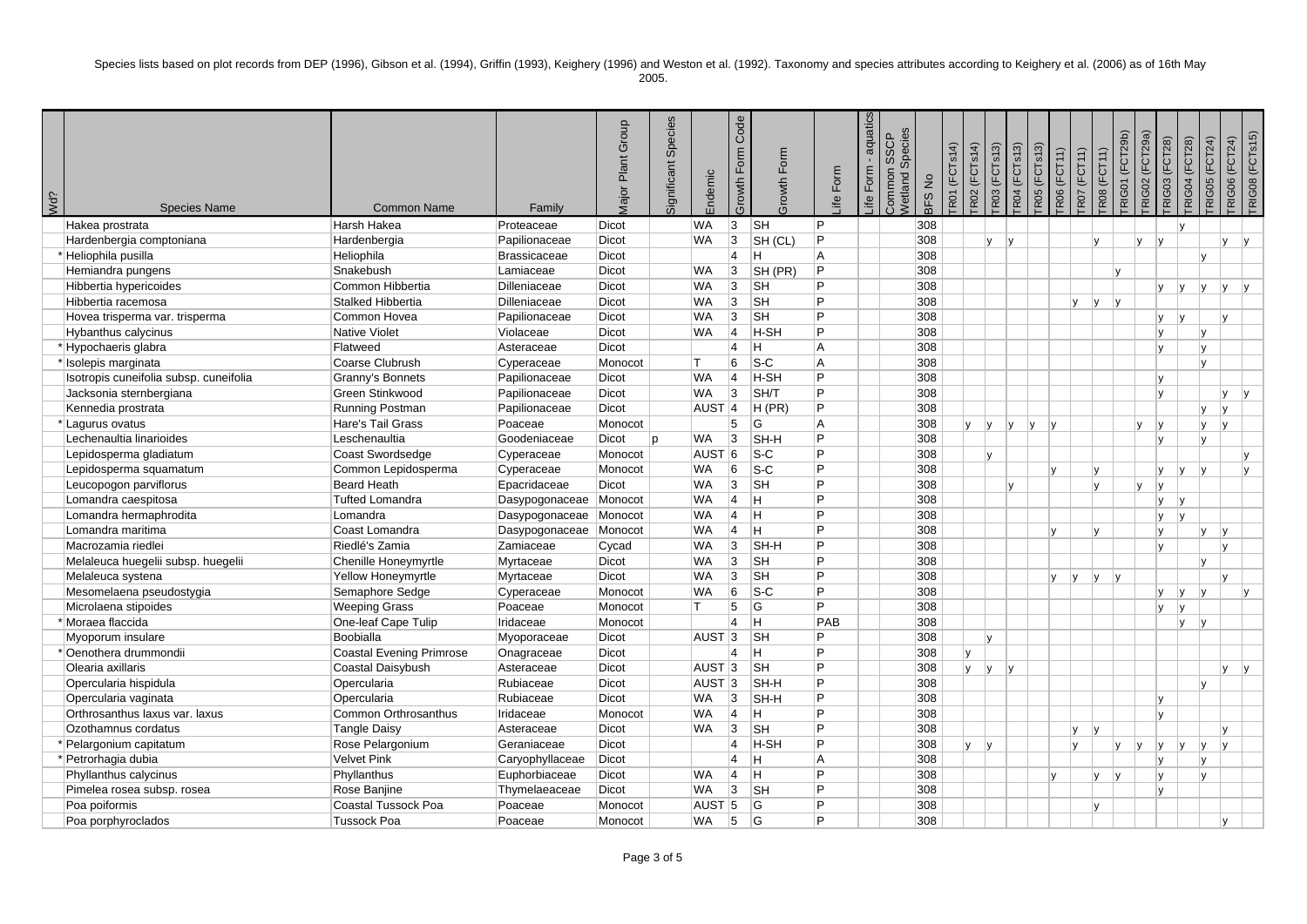Species lists based on plot records from DEP (1996), Gibson et al. (1994), Griffin (1993), Keighery (1996) and Weston et al. (1992). Taxonomy and species attributes according to Keighery et al. (2006) as of 16th May

| Wd? | <b>Species Name</b>                        | <b>Common Name</b>            | Family              | <b>Aajor Plant Group</b> | Species<br>Significant | Endemic           | Code<br>Form<br>Growth | Growth Form               | Life Form | aquatics<br>Form<br>_ife | <b>I</b> SSCP<br>Species<br>Common<br>Vetland S | BFS No  | (FCTs14)<br><b>TRO1</b> | <b>FR02</b> (FCTs14) | <b>FR03</b> (FCTs13) | <b>TR04 (FCTs13)</b><br><b>FROS</b> (FCTs13) | <b>FRO6</b> (FCT11) | <b>TRO7</b> (FCT11) | <b>FROB</b> (FCT11) | <b>TRIG01 (FCT29b)</b> | <b>TRIG02</b> (FCT29a) | <b>FRIGO3</b> (FCT28) | <b>TRIG04 (FCT28)</b> | <b>RIGO5</b> (FCT24) | <b>TRIG06 (FCT24)</b> | TRIG08 (FCTs15) |
|-----|--------------------------------------------|-------------------------------|---------------------|--------------------------|------------------------|-------------------|------------------------|---------------------------|-----------|--------------------------|-------------------------------------------------|---------|-------------------------|----------------------|----------------------|----------------------------------------------|---------------------|---------------------|---------------------|------------------------|------------------------|-----------------------|-----------------------|----------------------|-----------------------|-----------------|
|     | Podolepis gracilis                         | Slender Podolepis             | Asteraceae          | Dicot                    |                        | AUST 4            |                        | lН.                       | A         |                          |                                                 | 308     |                         |                      |                      |                                              |                     |                     | $\mathsf{v}$        |                        |                        | $\mathsf{v}$          |                       |                      |                       |                 |
|     | Poranthera microphylla                     | Poranthera                    | Euphorbiaceae       | Dicot                    |                        | <b>WA</b>         | $\overline{4}$         | H-SH                      | Þ         |                          |                                                 | 308     |                         |                      |                      |                                              | v                   |                     |                     |                        |                        |                       |                       |                      |                       |                 |
|     | Pterostylis sanguinea                      | Dark Banded Greenhood         | Orchidaceae         | Monocot                  |                        | $AUST$ 4          |                        | ΙH.                       | PAB       |                          |                                                 | 308     |                         |                      |                      |                                              |                     |                     |                     |                        |                        | $\mathsf{v}$          |                       |                      |                       |                 |
|     | Pterostylis vittata                        | <b>Banded Greenhood</b>       | Orchidaceae         | Monocot                  |                        | WA                | 4                      | lн.                       | PAB       |                          |                                                 | 308     |                         |                      |                      |                                              |                     |                     |                     |                        |                        |                       | lv                    |                      |                       |                 |
|     | Ptilotus drummondii var. drummondii        | Narrowleaf Mulla Mulla        | Amaranthaceae       | Dicot                    |                        | <b>WA</b>         | $\vert$ 4              | lн.                       | Þ         |                          |                                                 | 308     |                         |                      |                      |                                              |                     |                     |                     |                        |                        | $\mathbf{v}$          |                       |                      |                       |                 |
|     | Ptilotus polystachyus var. polystachyus    | Green Mulla Mulla             | Amaranthaceae       | Dicot                    |                        | $AUST$ 4          |                        | H-SH                      | A/P       |                          |                                                 | 308     |                         |                      |                      |                                              |                     |                     |                     |                        |                        | $\mathsf{v}$          |                       |                      |                       |                 |
|     | Raphanus raphanistrum                      | <b>Wild Radish</b>            | <b>Brassicaceae</b> | Dicot                    |                        |                   | $\overline{4}$         | lн.                       | A         |                          |                                                 | 308     |                         | $\mathsf{v}$         |                      |                                              |                     |                     | v                   |                        |                        |                       |                       |                      |                       |                 |
|     | Rhagodia baccata subsp. baccata            | Berry Saltbush                | Chenopodiaceae      | Dicot                    |                        | <b>WA</b>         | 3                      | <sub>SH</sub>             | P         |                          |                                                 | 308     | lv.                     | y                    | V                    |                                              |                     |                     |                     | lv.                    | v                      |                       |                       |                      | IV.                   |                 |
|     | Rhagodia baccata subsp. dioica             | Berry Saltbush                | Chenopodiaceae      | Dicot                    |                        | WA                | 3                      | <sub>SH</sub>             | Þ         |                          |                                                 | 308     |                         |                      |                      |                                              |                     |                     |                     |                        |                        |                       |                       |                      |                       | v               |
|     | Romulea rosea var. australis               | <b>Guildford Grass</b>        | Iridaceae           | Monocot                  |                        |                   | $\overline{4}$         | lн.                       | PAB       |                          |                                                 | 308     |                         |                      |                      |                                              |                     |                     | $\mathsf{v}$        |                        |                        |                       |                       |                      |                       |                 |
|     | Santalum acuminatum                        | Quandong                      | Santalaceae         | Dicot                    |                        | $AUST$ 3          |                        | SH/T                      | P-PAR     |                          |                                                 | 308     |                         |                      | <b>V</b><br> V       | $\mathsf{v}$                                 |                     | lv                  |                     | $\mathbf{v}$           |                        |                       |                       | lv.                  |                       |                 |
|     | Scaevola anchusifolia                      | Fanflower                     | Goodeniaceae        | Dicot                    |                        | <b>WA</b>         | 3                      | SH-H                      | P         |                          |                                                 | 308     |                         |                      |                      |                                              |                     |                     |                     |                        |                        |                       |                       | IV.                  |                       |                 |
|     | Scaevola canescens                         | Fanflower                     | Goodeniaceae        | Dicot                    |                        | WA                | 4                      | H-SH                      | Þ         |                          |                                                 | 308     |                         |                      |                      |                                              |                     |                     |                     |                        |                        |                       | lv                    | IV.                  |                       |                 |
|     | Scaevola crassifolia                       | Fanflower                     | Goodeniaceae        | Dicot                    |                        | AUST <sub>3</sub> |                        | <b>SH</b>                 | Þ         |                          |                                                 | 308     |                         | lv.<br> v            |                      |                                              |                     |                     |                     |                        |                        |                       |                       |                      |                       |                 |
|     | Scaevola nitida                            | Fanflower                     | Goodeniaceae        | Dicot                    |                        | $AUST$ 3          |                        | <b>SH</b>                 | P         |                          |                                                 | 308     |                         |                      |                      |                                              |                     | $\mathsf{v}$        |                     |                        |                        |                       |                       |                      |                       |                 |
|     | Scaevola repens var. repens                | Fanflower                     | Goodeniaceae        | Dicot                    |                        | <b>WA</b>         | 4                      | H-SH (PR)                 | Þ         |                          |                                                 | 308     |                         |                      |                      |                                              |                     |                     |                     |                        |                        | $\mathsf{v}$          | $\mathsf{v}$          | v                    |                       |                 |
|     | Schoenus clandestinus                      | Schoenus                      | Cyperaceae          | Monocot                  |                        | <b>WA</b>         | 6                      | $S-C$                     | Þ         |                          |                                                 | 308     |                         |                      |                      |                                              |                     |                     |                     |                        |                        | V                     |                       |                      |                       |                 |
|     | Schoenus grandiflorus                      | Schoenus                      | Cyperaceae          | Monocot                  |                        | <b>WA</b>         | 6                      | $ S-C $                   | Þ         |                          |                                                 | 308     |                         |                      |                      |                                              | v                   | V                   |                     | IV.                    |                        | Iv.                   |                       | lv.                  |                       |                 |
|     | Senecio lautus subsp. dissectifolius       | Variable Groundsel            | Asteraceae          | Dicot                    |                        | T.                | $\overline{4}$         | ÌН.                       | PAA/A     |                          |                                                 | $308$ y | v                       | V                    |                      |                                              |                     |                     |                     |                        | IV.                    |                       |                       |                      |                       |                 |
|     | <sup>*</sup>  Silene gallica               | <b>French Catchfly</b>        | Caryophyllaceae     | Dicot                    |                        |                   | $\overline{4}$         | lн.                       | A         |                          |                                                 | 308     |                         |                      |                      |                                              |                     |                     |                     |                        |                        | $\mathbf{v}$          |                       |                      |                       |                 |
|     | Solanum nigrum                             | <b>Black Berry Nightshade</b> | Solanaceae          | Dicot                    |                        |                   | $\overline{4}$         | Iн.                       | A         |                          |                                                 | 308     |                         |                      |                      |                                              |                     |                     |                     |                        | Iv.                    |                       |                       | $\mathsf{v}$         |                       |                 |
|     | Sonchus oleraceus                          | Common Sowthistle             | Asteraceae          | Dicot                    |                        |                   | $\overline{4}$         | Iн.                       | A         |                          |                                                 | 308     |                         |                      |                      | Iv.                                          |                     |                     |                     | V                      | y                      |                       | ly.                   | ۱v<br>l y            |                       |                 |
|     | Sowerbaea laxiflora                        | <b>Purple Tassels</b>         | Anthericaceae       | Monocot                  |                        | <b>WA</b>         | 4                      | lН.                       | PAB       |                          |                                                 | 308     |                         |                      |                      |                                              |                     |                     |                     |                        |                        |                       | ١v                    |                      |                       |                 |
|     | Sparaxis bulbifera                         | Sparaxis                      | Iridaceae           | Monocot                  |                        |                   | $\overline{4}$         | Iн.                       | PAB       |                          |                                                 | 308     |                         |                      |                      |                                              |                     |                     |                     |                        |                        |                       |                       | ۱v                   |                       |                 |
|     | Spinifex hirsutus                          | <b>Western Hairy Spinifex</b> | Poaceae             | Monocot                  |                        | WA                | 5                      | <b>G</b>                  | Þ         |                          |                                                 | $308$ y | v                       |                      |                      |                                              |                     |                     |                     |                        |                        |                       |                       |                      |                       |                 |
|     | Spinifex longifolius                       | Long-leaved Spinifex          | Poaceae             | Monocot                  |                        | <b>AUST</b>       | 5                      | G                         | Þ         |                          |                                                 | $308$ y |                         |                      |                      |                                              |                     |                     |                     |                        |                        |                       |                       |                      |                       |                 |
|     | Spyridium globulosum                       | <b>Basket Bush</b>            | Rhamnaceae          | Dicot                    |                        | AUST $ 3 $        |                        | ∣sн                       | Þ         |                          |                                                 | 308     |                         |                      | IV.                  | $\mathsf{v}$                                 |                     |                     |                     |                        | l v                    |                       |                       |                      |                       |                 |
|     | Stellaria media                            | Common Chickweed              | Caryophyllaceae     | Dicot                    |                        |                   | $\overline{4}$         | Iн.                       | l A       |                          |                                                 | 308     |                         |                      |                      |                                              |                     |                     |                     |                        | Iv.                    |                       |                       |                      |                       |                 |
|     | Stylidium brunonianum subsp. brunonianum   | Pink Fountain Triggerplant    | Stylidiaceae        | Dicot                    |                        | <b>WA</b>         | 4                      | lн.                       | Þ         |                          |                                                 | 308     |                         |                      |                      |                                              |                     |                     |                     |                        |                        |                       | ١v                    |                      |                       |                 |
|     | Stylidium repens                           | Matted Triggerplant           | Stylidiaceae        | Dicot                    |                        | <b>WA</b>         | $\vert$ 4              | lH.                       | P         |                          |                                                 | 308     |                         |                      |                      |                                              |                     |                     |                     |                        |                        |                       | v                     |                      |                       |                 |
|     | Templetonia retusa                         | Cockies' Tongues              | Papilionaceae       | Dicot                    |                        | AUST <sub>3</sub> |                        | $\overline{\mathsf{S}}$ H | Þ         |                          |                                                 | 308     |                         |                      |                      | <b>v</b>                                     |                     |                     |                     |                        |                        |                       |                       |                      |                       |                 |
|     | * Tetragonia decumbens                     | Sea Spinach                   | Aizoaceae           | Dicot                    |                        |                   | $\overline{4}$         | $H$ (PR)                  | P         |                          |                                                 | 308     | $\mathsf{v}$            |                      |                      |                                              |                     |                     |                     |                        |                        |                       |                       |                      |                       |                 |
|     | Thysanotus arenarius                       | Limestone Fringed Lily        | Anthericaceae       | Monocot                  |                        | <b>WA</b>         | $\vert$ 4              | lн.                       | PAB       |                          |                                                 | 308     |                         |                      |                      |                                              |                     |                     |                     |                        |                        |                       |                       |                      |                       |                 |
|     | Thysanotus manglesianus/patersonii complex | Fringed Lily                  | Anthericaceae       | Monocot                  |                        | <b>WA</b>         | $\overline{4}$         | H (CL)                    | PAB       |                          |                                                 | 308     |                         |                      |                      |                                              |                     |                     |                     |                        |                        | v                     |                       | Iv.                  |                       |                 |
|     | Thysanotus patersonii                      | Twining Fringed Lily          | Anthericaceae       | Monocot                  |                        | <b>WA</b>         | $\vert$ 4              | H (CL)                    | PAB       |                          |                                                 | 308     |                         |                      |                      |                                              |                     |                     | $\mathsf{v}$        |                        |                        |                       |                       |                      |                       |                 |
|     | Thysanotus triandrus                       | <b>Fringed Lily</b>           | Anthericaceae       | Monocot                  |                        | <b>WA</b>         | $\overline{4}$         | lн.                       | Þ         |                          |                                                 | 308     |                         |                      |                      |                                              |                     |                     |                     |                        |                        |                       | lv                    |                      |                       |                 |
|     | * Trachyandra divaricata                   | Dune Onion Weed               | Asphodelaceae       | Monocot                  |                        |                   | $\overline{4}$         | lН.                       | P         |                          |                                                 | 308     |                         | $y \mid y$           | V                    |                                              |                     |                     |                     |                        |                        |                       |                       |                      |                       |                 |
|     | Trachymene pilosa                          | Small Laceflower              | Apiaceae            | Dicot                    |                        |                   | $\overline{4}$         | lН.                       | A         |                          |                                                 | 308     |                         |                      |                      |                                              |                     |                     |                     |                        |                        | V                     |                       |                      |                       |                 |
|     | Tricoryne elatior                          | Yellow Summer Lily            | Anthericaceae       | Monocot                  |                        |                   | $\overline{4}$         | lн.                       | Þ         |                          |                                                 | 308     |                         |                      |                      |                                              |                     |                     |                     |                        |                        |                       |                       | IV.                  |                       |                 |
|     | * Trifolium arvense var. arvense           | <b>Haresfoot Clover</b>       | Papilionaceae       | Dicot                    |                        |                   | $\overline{4}$         | Iн.                       | A         |                          |                                                 | 308     |                         |                      |                      |                                              |                     |                     |                     |                        |                        | Iv.                   |                       |                      |                       |                 |